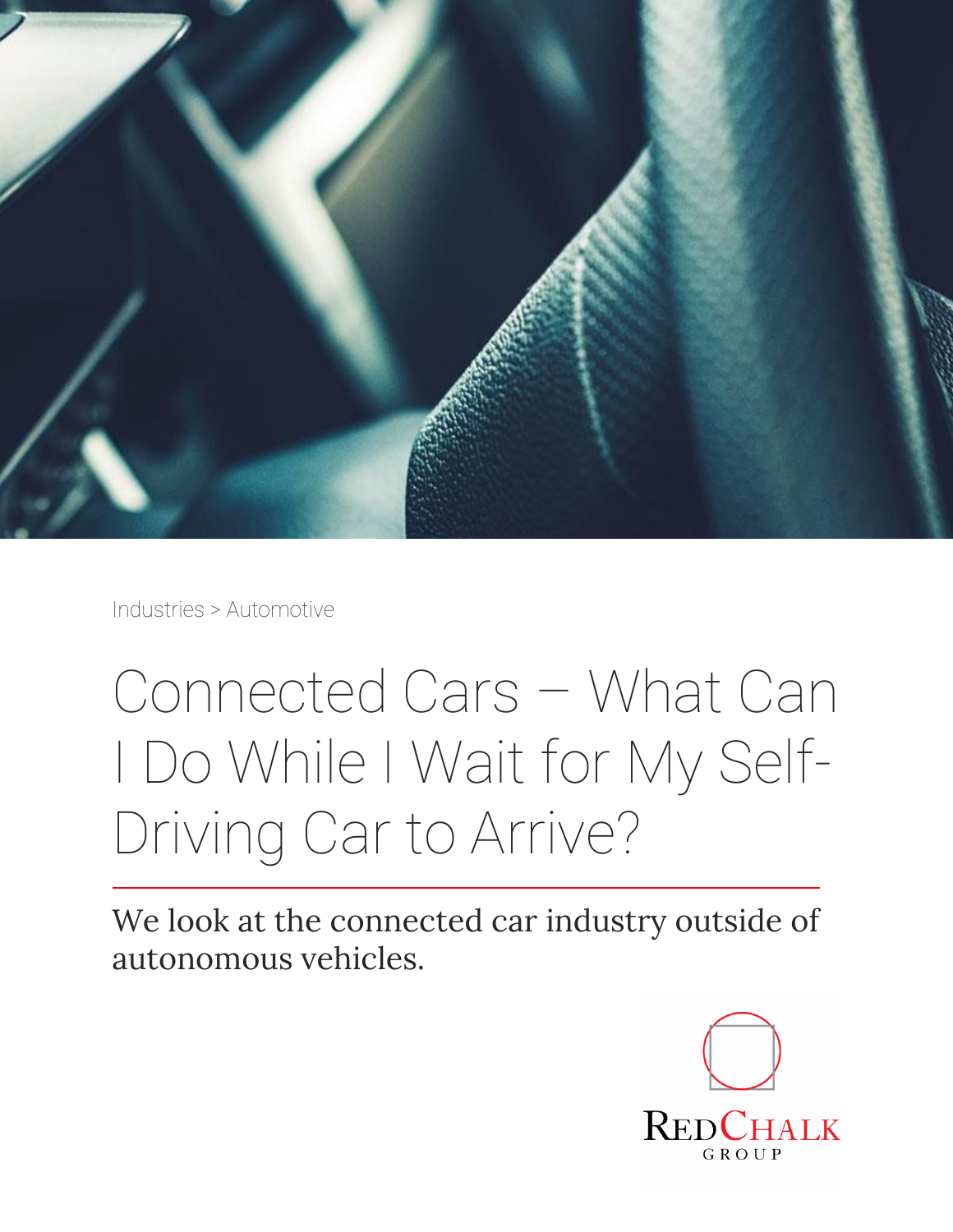Industries > Automotive

## Connected Cars – What Can I Do While I Wait for My Self-Driving Car to Arrive?

We look at the connected car industry outside of autonomous vehicles.

**ABSTRACT: While the promise of self-driving, "autonomous vehicles" has captured the attention of the media and consumer, the automotive industry and connected car ecosystem has been rapidly developing a diverse array of applications, services, and consumer experiences. Automotive OEMs and application providers are responding to rising consumer demand by including embedded connectivity in an increasing number of new vehicles. Applications in the infotainment and ADAS segments, geared towards entertainment and safety respectively, have proliferated and will continue to develop parallel to autonomous vehicle targets. Moreover, mobile connectivity will eventually become a standard on any new automobile – most importantly, OEMs that do not adapt to this new ecosystem will be "left in the dust."**

The automotive industry has been abuzz about the "connected car" and the potential services, revenue pools, and enhanced customer experiences it can inject into what was perceived to be a mature industry. The gradient of technological applications range from the simple (e.g., preventive maintenance) to the embracing of advanced AI capabilities (i.e., autonomous driving) – nonetheless, the concepts put forth are exciting and have the potential to change how people around the world go about their daily lives.

While Google, Tesla, and Uber have announced aggressive initiatives to pursue autonomous vehicles, it will be years before the technology, and legal framework, is developed and catalyzes true widespread adoption.

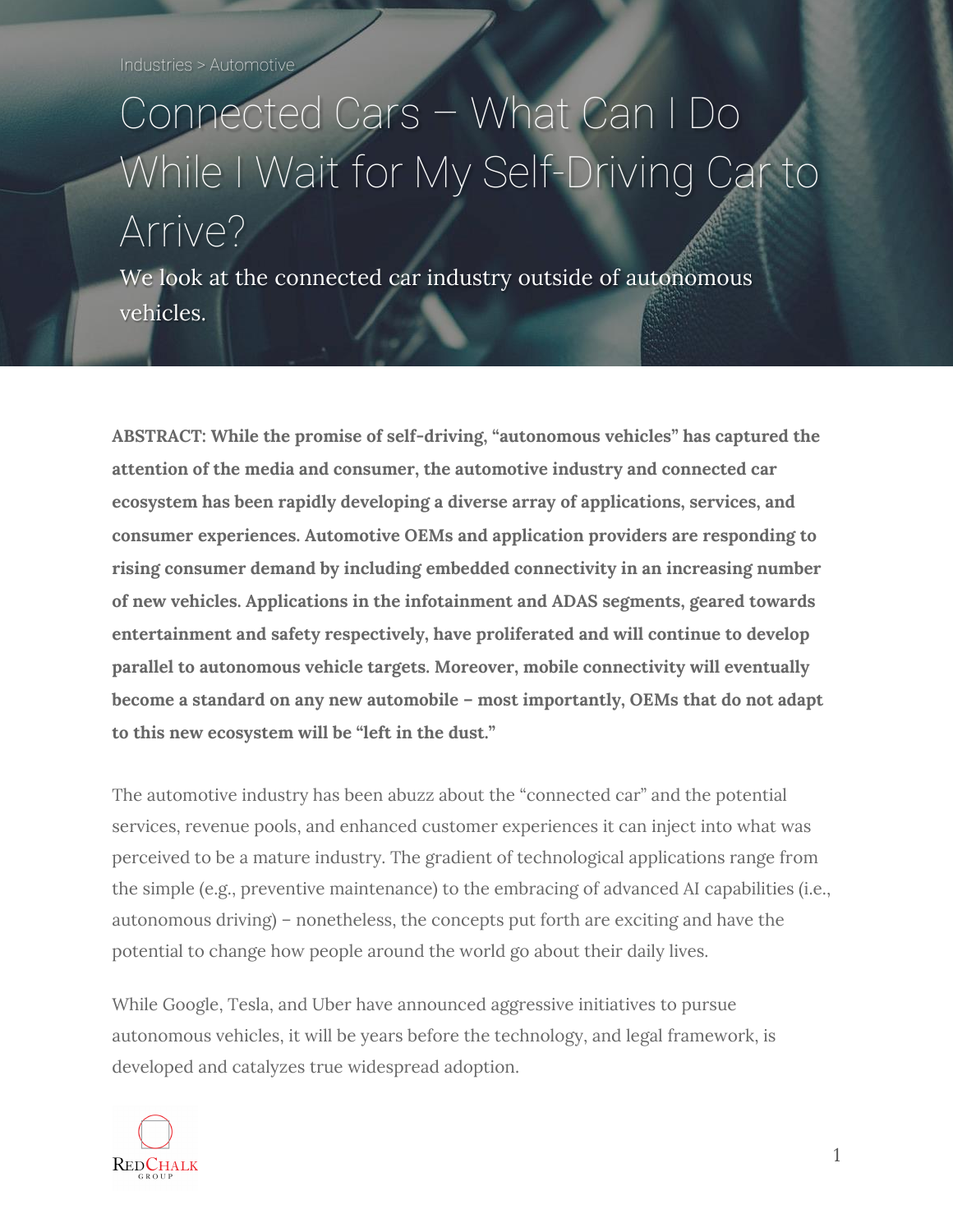In the meantime, OEMs, middleware vendors, application players, and cloud and telecommunications leaders are coalescing to form the connected car ecosystem. See Exhibit 1. While OEMs continue to exert a "walled garden" strategy to ensure brand, valuable CRM, user experience, and monetization of an existing infrastructure (e.g., dealernetworks), application vendors have proliferated, especially in the consumer facing segment of the market. Some estimates put the potential market size for connected car services at \$40B by 2020.

#### *The "Apps" Segment*

Unsurprisingly, the entertainment segment has experienced rapid development, both for tethered and embedded modalities: music services like Spotify, Pandora and Google Music have previously connected to a vehicle's speaker system in a mirrored or tethered form through a user's Bluetooth connectivity. However, increasingly, automobile OEMs have entered into agreements with application companies to provide embedded application capabilities into an automobile's system itself, prompting future questions related to the role of telecommunications players in the equation and shared business models.

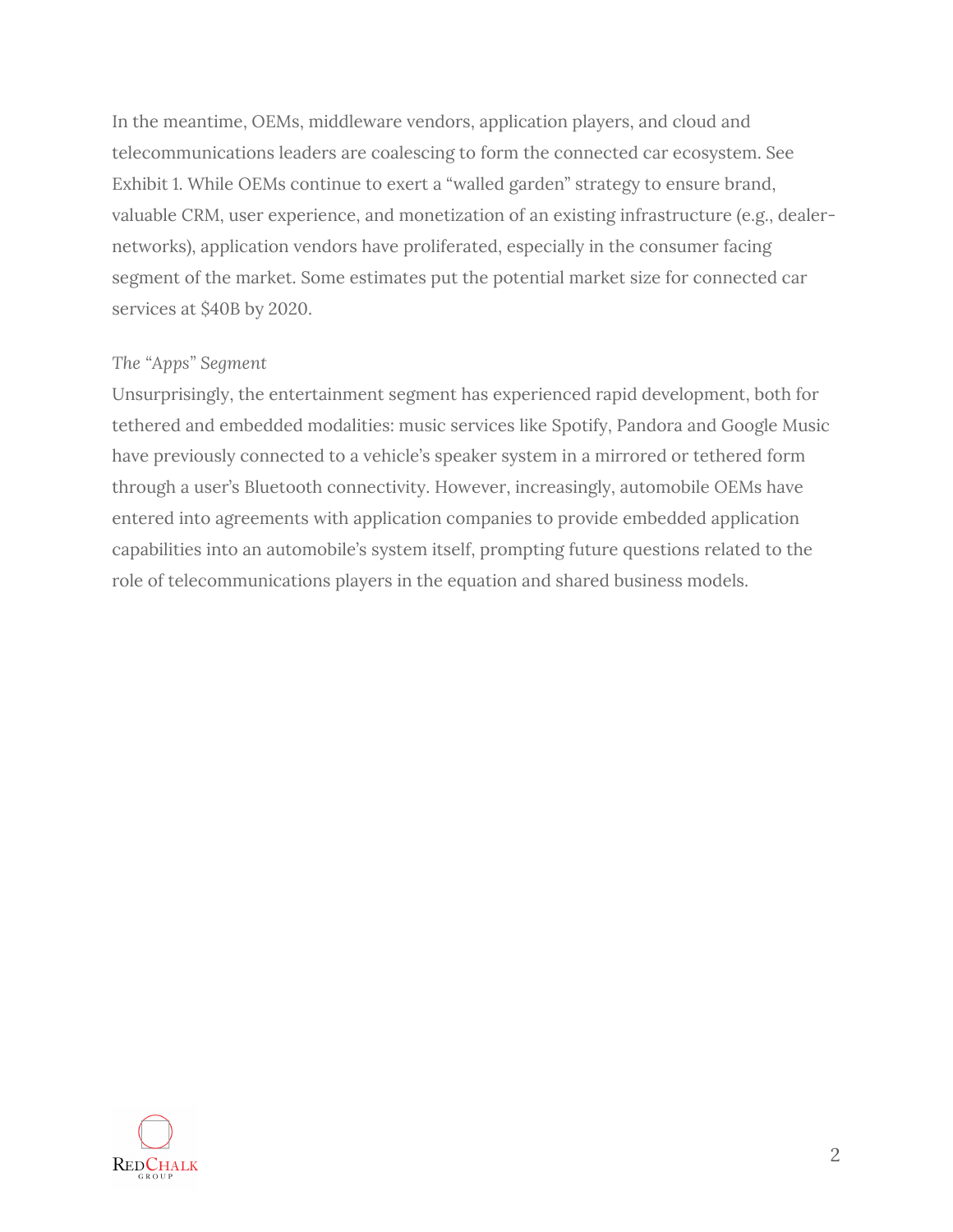| Apps                                    | Telematics / Tracking                                                                                                                                 | Safety and Maintenance |                                                                                                      | Music and Entertainment  | Messaging                      | Productivity                     |
|-----------------------------------------|-------------------------------------------------------------------------------------------------------------------------------------------------------|------------------------|------------------------------------------------------------------------------------------------------|--------------------------|--------------------------------|----------------------------------|
|                                         | EA<br>car<br>$\times$ 11<br>atst                                                                                                                      | ©)<br>$_{\odot}$       |                                                                                                      | inga<br>Titolog          |                                | o,<br>nest<br>echo               |
|                                         |                                                                                                                                                       |                        |                                                                                                      |                          |                                |                                  |
|                                         | <b>SherpaShare</b><br><b>FREV BOOKS</b><br>verizo                                                                                                     |                        |                                                                                                      | ÷                        |                                |                                  |
|                                         |                                                                                                                                                       |                        |                                                                                                      |                          |                                |                                  |
|                                         | e<br>Cloud Your Car AppCarousel<br>vinli <b>VIP</b><br>$\mathbf{C}$<br>CopenCar<br>CARFORCE<br>Apple CarPlay<br>AUTOMATIC<br>androidouto              |                        |                                                                                                      |                          |                                |                                  |
| <b>App Platforms</b>                    |                                                                                                                                                       |                        |                                                                                                      |                          |                                |                                  |
|                                         |                                                                                                                                                       |                        |                                                                                                      |                          |                                |                                  |
| Connectivity<br>Providers               | MNO <sub>S</sub><br><b>TSPs</b>                                                                                                                       |                        |                                                                                                      | Cloud Platform Providers |                                |                                  |
|                                         | at&t<br>Sprint                                                                                                                                        | Agero<br>WirelessCar   | HUGHES                                                                                               | ≶<br>Οň<br>ERICSSON      |                                | <b>Gronnect</b> (C) <b>BOSCH</b> |
|                                         |                                                                                                                                                       |                        |                                                                                                      | e                        |                                | $^{\circledR}$                   |
|                                         | verizon <sup>T</sup> · Mobile                                                                                                                         | Aeris<br>Airbiauitu    | Oň                                                                                                   | Airbiguity               | <b>Jasper</b><br><b>HARMAN</b> | entune'                          |
|                                         |                                                                                                                                                       |                        |                                                                                                      |                          |                                |                                  |
| Automotive<br><b>OEMs</b>               | Cad/GM<br><b>GM</b><br>KIA<br><b>VW</b><br><b>BMW</b><br>Chrys.<br>Honda<br>Hyun.<br>Merc.<br>Nissan<br>Toyota<br>Audi<br>Ford<br>Lexus<br>Tesla<br>: |                        |                                                                                                      |                          |                                |                                  |
|                                         | CHRYSLER<br>丝                                                                                                                                         |                        |                                                                                                      |                          |                                |                                  |
|                                         | GM<br>кıл<br>600<br><b>NISSAN</b><br>Aud<br><b>TOYOT</b>                                                                                              |                        |                                                                                                      |                          |                                |                                  |
|                                         |                                                                                                                                                       |                        |                                                                                                      |                          |                                |                                  |
|                                         |                                                                                                                                                       |                        |                                                                                                      |                          |                                |                                  |
| Tier 1 and 2<br><b>Suppliers</b>        | <b>MAGNE</b><br>DELPHI DENSO 4 NYUNDAI Johnson W<br>Visteon<br><b>BOSCH</b><br><b>Continental</b><br><b>AISIN</b><br><b>A</b> MAGNA                   |                        |                                                                                                      |                          |                                |                                  |
|                                         |                                                                                                                                                       |                        |                                                                                                      |                          |                                |                                  |
| Software,<br>Services, and<br><b>OS</b> | Software / Solutions<br>Middleware                                                                                                                    |                        | Connectivity / Bluetooth<br>Graphics / HMI                                                           |                          | Databases                      |                                  |
|                                         |                                                                                                                                                       |                        | <b>P</b><br><b>IVANTE</b>                                                                            |                          |                                |                                  |
|                                         | Ο<br>Clorino <sup>x</sup><br>TRN<br>Airbiquity HARMAN<br>Microsoft<br>IBM<br>بالبيان                                                                  |                        |                                                                                                      |                          |                                |                                  |
|                                         | <b><i>F</i></b> GNX<br>Google                                                                                                                         | at&t NUANCE            | CSR                                                                                                  | <b>HALES</b><br>digia    | <b>NVIDIA.</b>                 | <b>MySOL</b>                     |
|                                         | Wireless Module Vendors                                                                                                                               |                        | <b>Chipset Vendors</b>                                                                               |                          |                                |                                  |
| Semiconductor<br>and                    |                                                                                                                                                       |                        |                                                                                                      |                          |                                |                                  |
| processing<br>infrastructure            | gemalto<br>SIERRA<br><b>HARMAN</b><br>plox<br>NOVATEL WINELESS<br>HUAWEI                                                                              |                        | BROADCOM<br>freescale FUITSU<br>(intel) Quaccomm<br><b>WEISSINGNISS TOSHIBA 47/</b><br><b>NVIDIA</b> |                          |                                |                                  |
|                                         |                                                                                                                                                       |                        |                                                                                                      |                          |                                |                                  |
|                                         |                                                                                                                                                       |                        |                                                                                                      |                          |                                |                                  |
|                                         |                                                                                                                                                       |                        |                                                                                                      |                          |                                |                                  |
|                                         |                                                                                                                                                       |                        |                                                                                                      |                          |                                | GROUP                            |

#### **Exhibit 1: Connected Car Ecosystem (Note: Not Exhaustive)**

#### *Application Platforms*

The connected car application ecosystem is expected to exhibit similar development as the mobile phone ecosystem – application "platforms" such as Android Auto and Apple CarPlay have afforded developers a platform to create, distribute, and monetize on applications tailored for a diverse array of OEMs, model types, and consumers (albeit, most current offerings entertainment-focused). The developer community

#### *Connectivity*

As wireless and LTE infrastructure continues to penetrate, OTT players like Netflix will take advantage of bandwidth thresholds to stream directly into vehicles and

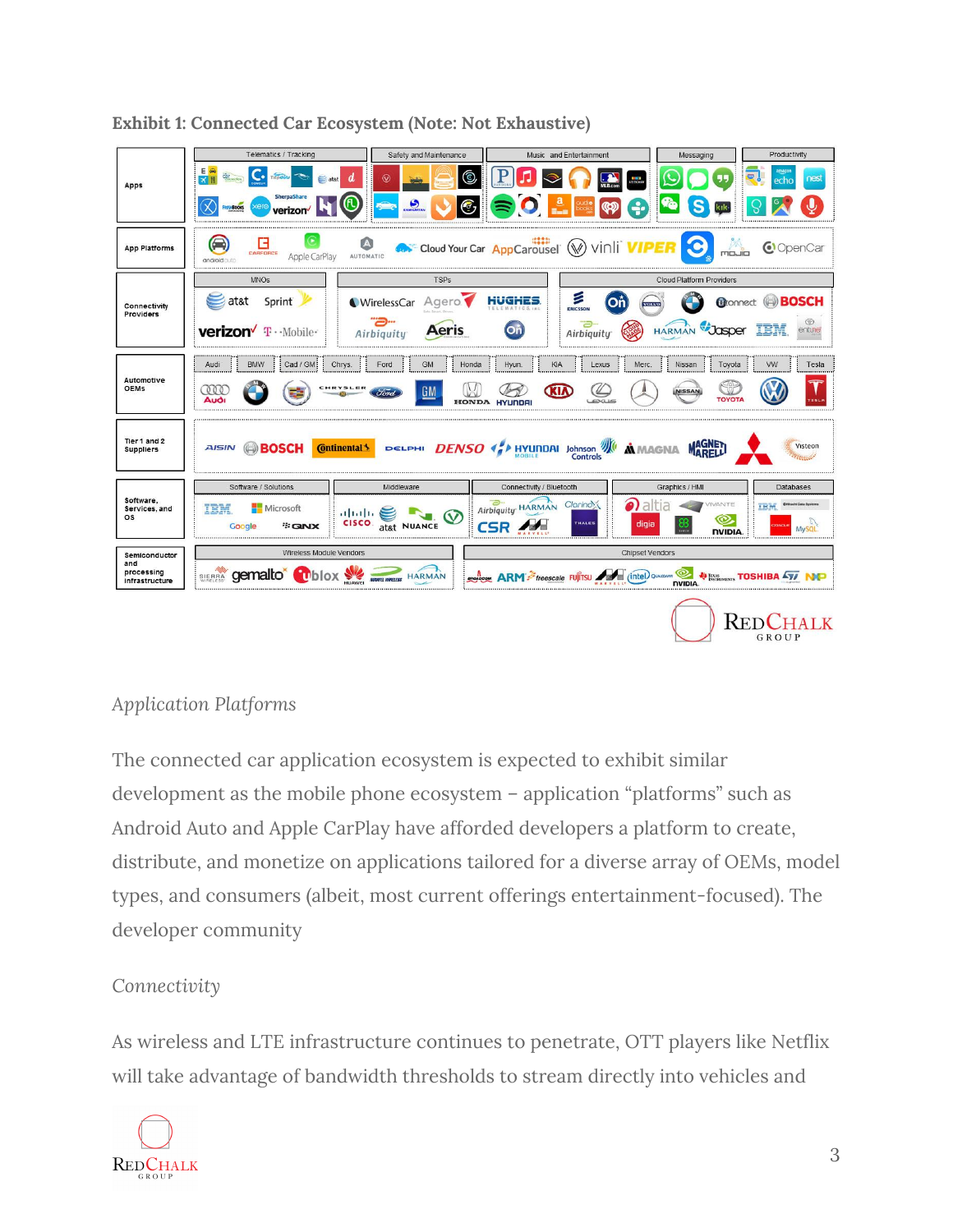MSOs players can distribute their OTT add-ons in a similar fashion. Other connectivity-driven services, such as videoconferencing or enterprise applications (e.g., mobile office suits) will also experience development, but will be dependent on autonomous driving capabilities as service features are limited without significant driver assistance.

Naturally, proliferation of connectivity-driven services will be dependent on the inclusion of mobile connectivity or antennas in new vehicles by OEMs, though there are no indications that OEMs are against putting additional connectivity infrastructure in new vehicles. Most car manufacturers have begun including mobile connectivity in some of their vehicles and customer demand will quickly push this feature to be standard on most vehicles.

#### *Advanced Driver Assisted Systems (ADAS), Enterprise, and Data*

After entertainment, the safety and operations segment of the connected car industry will be the fastest to develop. These services have had predecessors, such as stand-alone GPS units and driver assistance programs like OnStar, but including them directly on the car's computer system opens up a wider range of possible applications.

For example, automatic emergency services notifications and immediate roadside assistance are essential services that are made possible with constant mobile connectivity and do not require much additional development. Also, navigation and maps embedded directly into the console can make traveling much easier and reduce traffic congestion by providing better real-time traffic data. While underlying data, functionality, and overall experience can be ported over from existing applications, connectivity will represent the biggest obstacle to deployment.

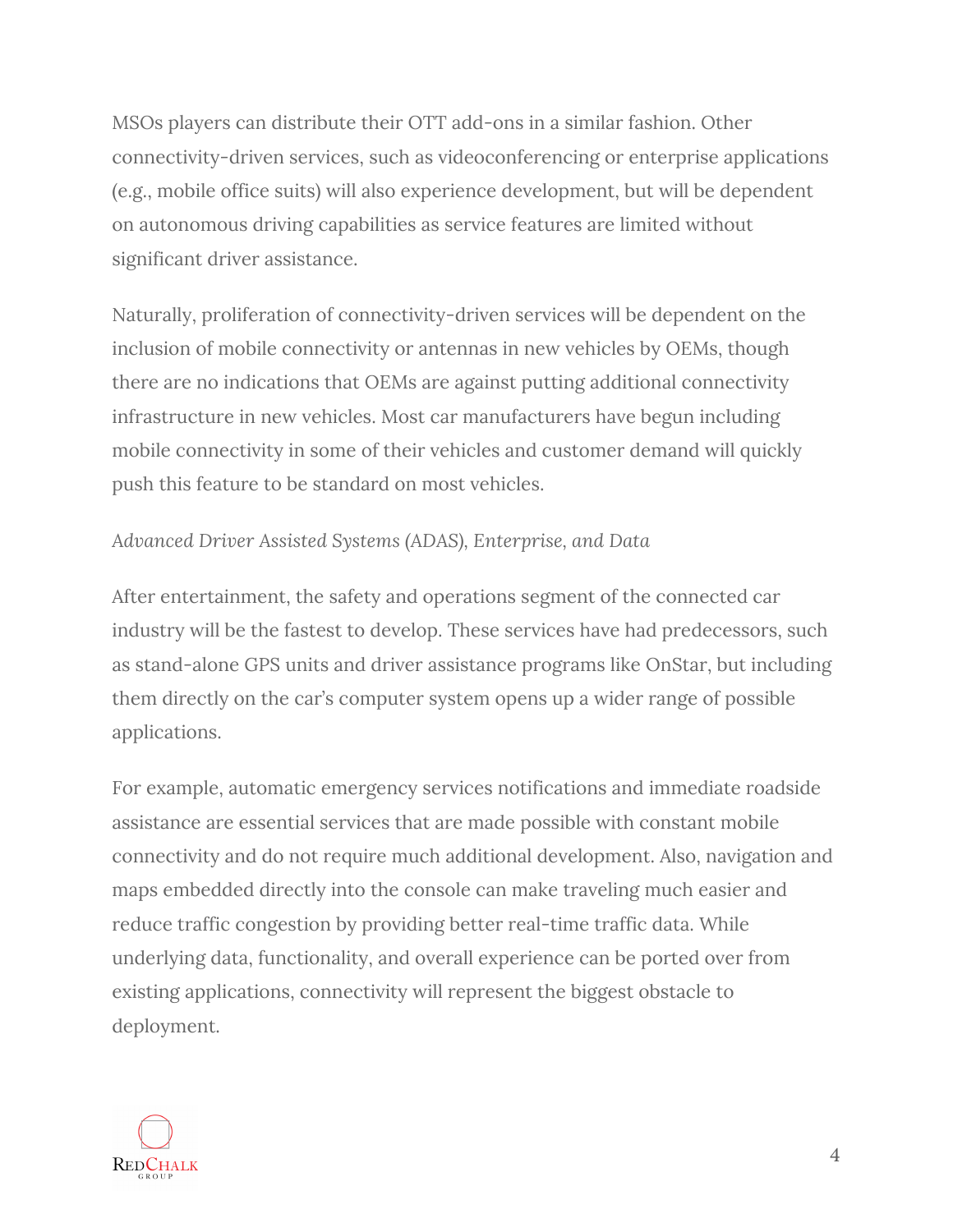An enterprise application that is quickly adaptable is vehicle tracking / telematics. While these types of solutions are available on large container trucks, installing this type of tracker is presently not cost-effective on passenger-size vehicles. That said, on-demand driving services, and other public tax and small-scale logistics companies that enable fleets with mobile connectivity can efficiently track fleets and improve operational efficiency.

Services like preventive maintenance, health monitoring, and performance metrics will take much longer to see widespread usage due to inaccessibility of data and longer application development times. While some companies have come out with hardware that can be attached to the car, adoption is low implying OEM relationships and alliance to drive adoption.

Notably, the true value across most applications may converge around the data collected – for the first time, companies across the value chain, with appropriate access, can analyze day-to-day usage, operations, and interactions intra-car and inter-car (e.g., vehicle-to-vehicle).

If the data is aggregated and analyzed, for example, insurers could develop tailored, custom pricing model driven by variable credibly linked to risk: route-specific risks, infrastructure exposure, driving patterns, regional data, and related parameters. Moreover, OEMs can leverage data optimize offerings, incent consumers, and differentiate.

As the ecosystem develops, both core participants, technology "disruptors," and ancillary players (e.g., insurers, mobile network operators) will be confronted with common themes: disruption, business model innovation, "co-opetition", partnership strategies, M&A, and consumer value propositions. However, the continued development of the ecosystem is accelerating, fragmenting, and at an inflection point. As the industry develops, there are a number of key topics to monitor:

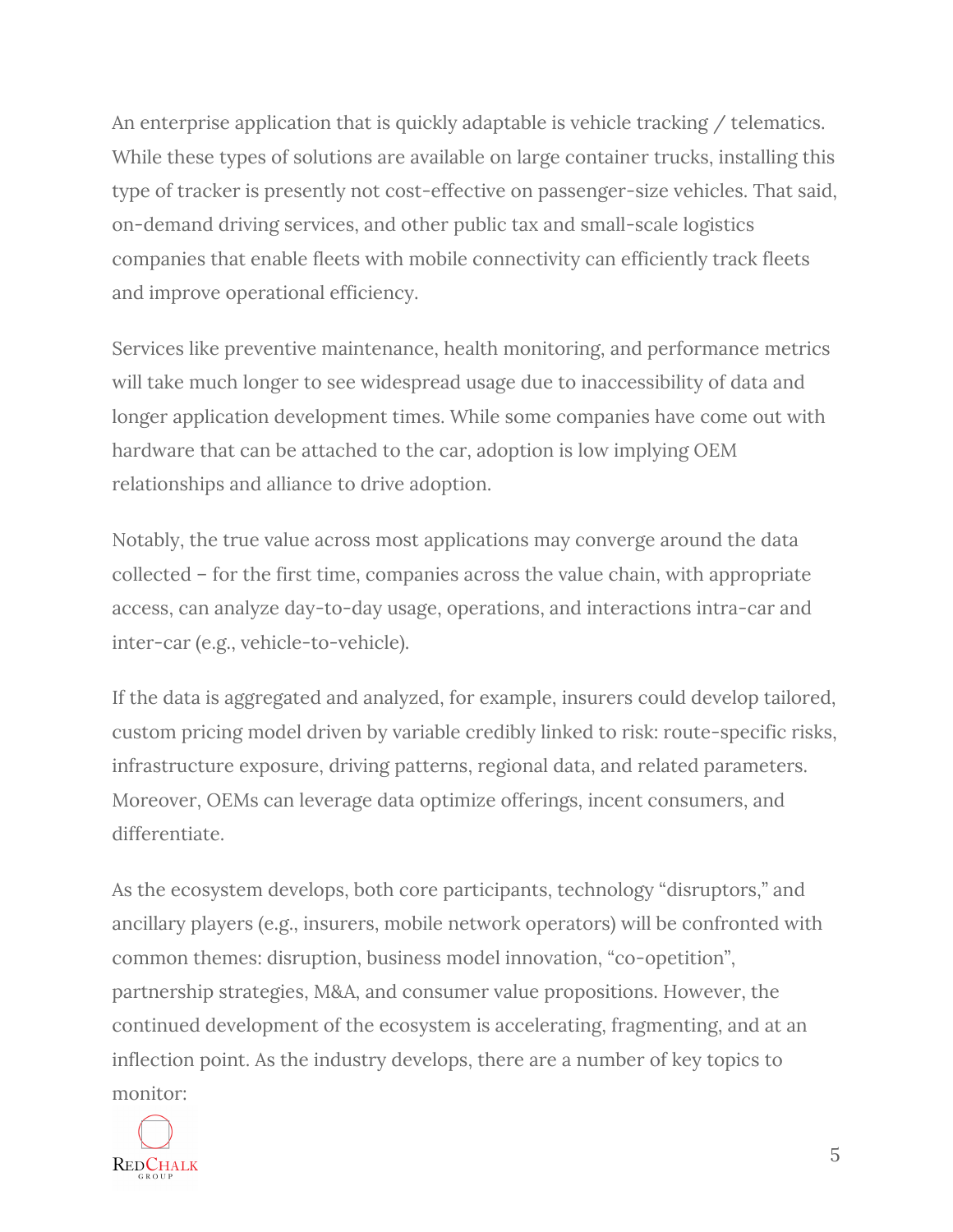- **Partnership Strategies –** with OEMs actively investing in telematics and new technologies, how will partnerships evolve to balance complementary advantages: supply chains, software, innovation, and consumer interactions.
- **Strategic Scenarios –** while many champion a disrupter-take-all strategy, how will OEMs react to the fragmented ecosystem and complex / increasing transaction costs being incurred to add connected capabilities to future models?
- **Autonomous Driving Innovation** with many companies now investing heavily in autonomous driving, progress on a working, scalable solution may be faster than expected. Since self-driving cars require connectivity, faster advancements in that segment could increase interest and investment into the connected car ecosystem as a whole.
- **Security Concerns** connectivity in cars make them vulnerable to outside cyberattacks, which could have disastrous consequences, as the FBI recently warned. While some cybersecurity companies like Gemalto have already began creating auto-focused solutions, assuaging consumer concerns about hacking, as well as how the data generated is used will take some time.
- **Regulatory Framework** there are only a few companies with permits to test self-driving cars, and as they get more advanced they will likely face heavy regulatory scrutiny. While does not affect entertainment services as much, safety services may have regulations put on them
- **Standardization** the connected car landscape is very fragmented right now, with every player fighting for market share. It may lead to a split app market, much like the one in the smartphone industry, and make data aggregation difficult if each car / device measures things differently. In addition, if the various self-driving cars use proprietary technology and cannot talk to vehicles from a different manufacturer, adoption will be slowed. A standard platform would alleviate many of these concerns, and will accelerate development into autonomous vehicles.